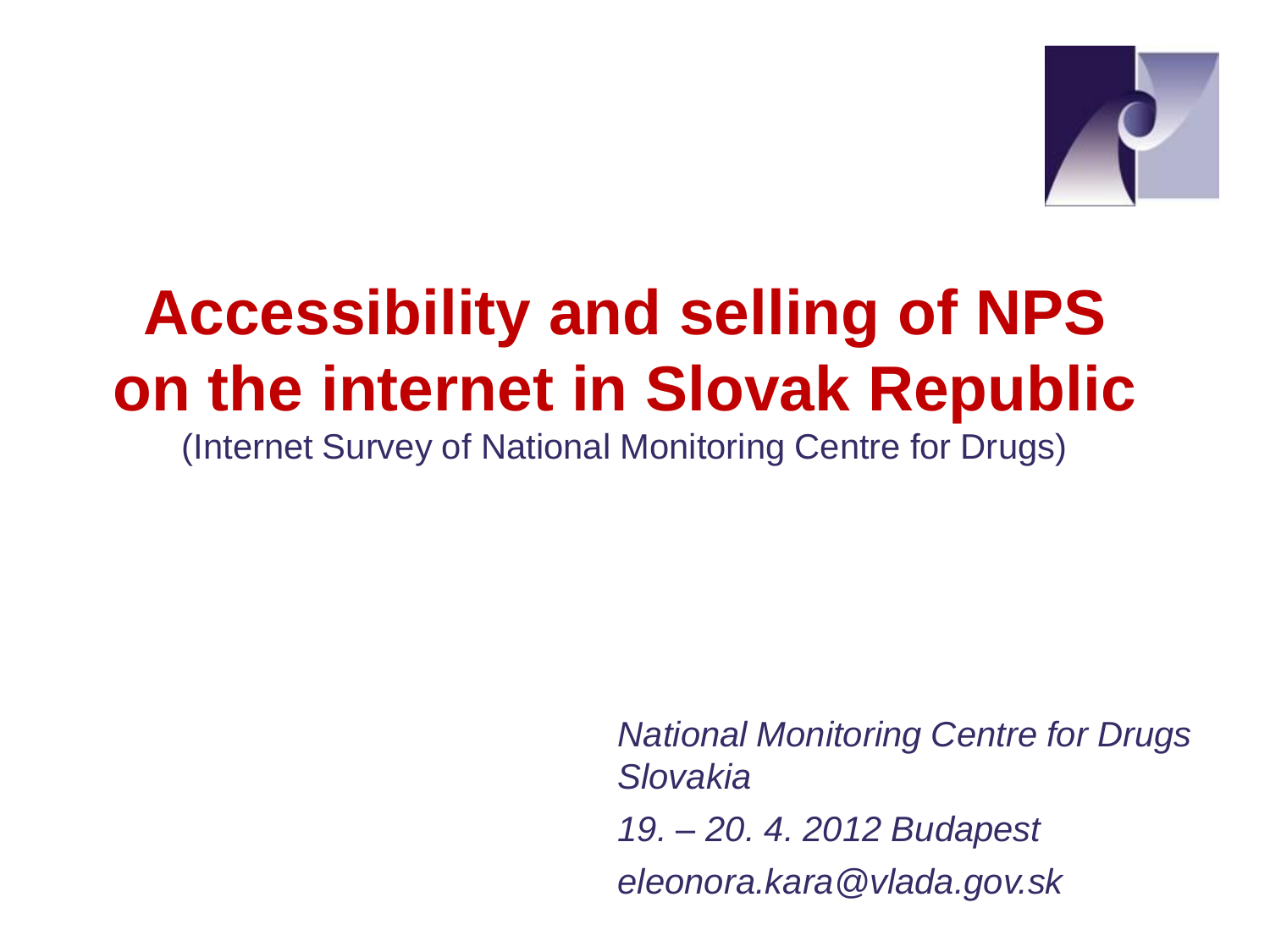### **Basic information about research**

- It took two weeks  $(26.01. 03.02. 2012)$
- Used two basic browsers: 1) www.google.sk

2) www.zoznam.sk

- Key words in Slovak language + groups of NPS (i.e. 2 PVP, AM 2201) etc.)
- Most offered drug on the internet in Slovak republic is "Salvia Divinorum", second is "kratom", then synthetic cannabinoids from ", JWH-group" and , mephedrone.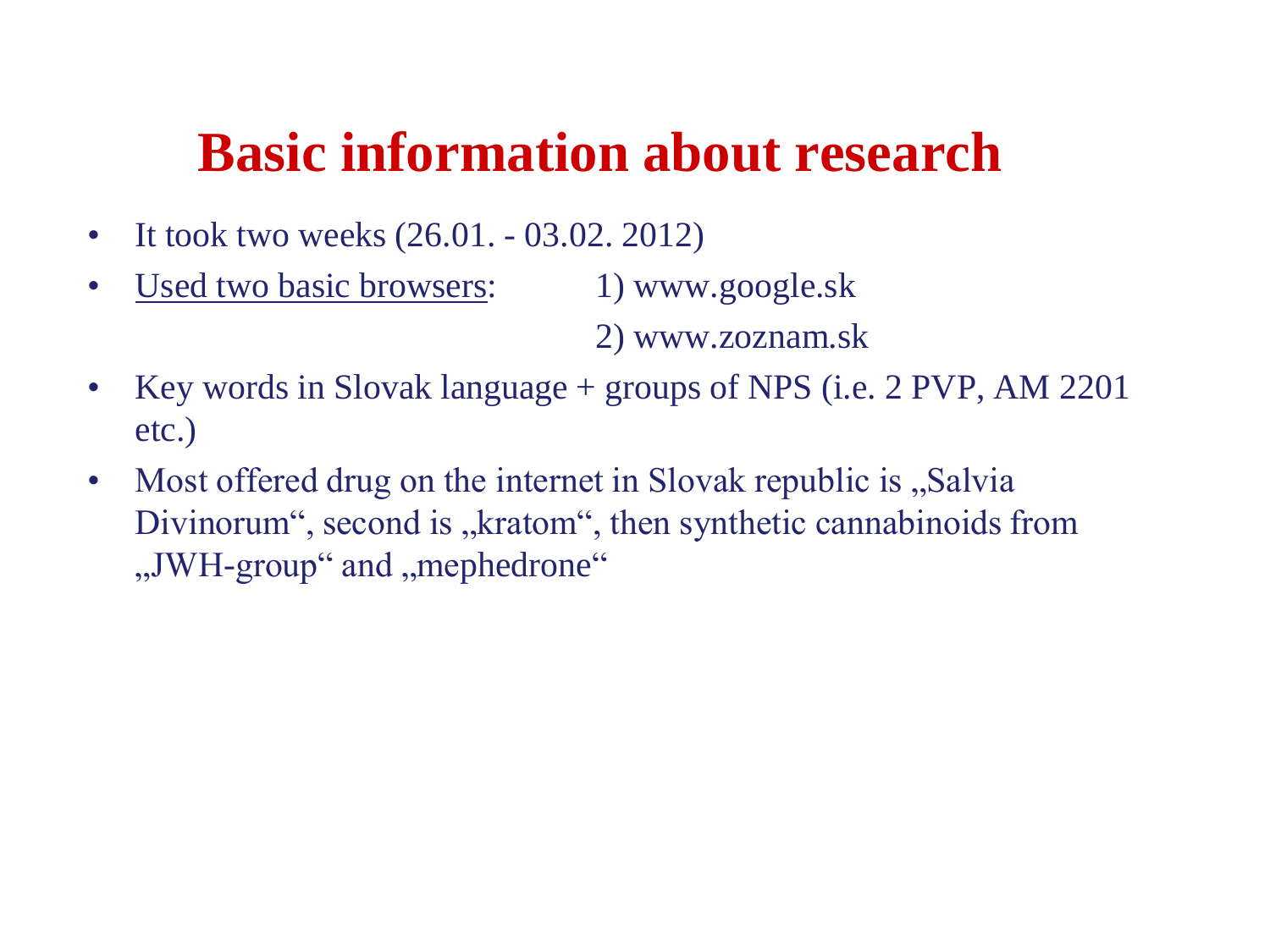| <b>Druh CLPL</b>                                           | Počet obchodov |
|------------------------------------------------------------|----------------|
| Šalvia Divinorum                                           | 9              |
| Kratom                                                     | 6              |
| <b>JWH- (JWH-250, JWH-073, JWH-018)</b>                    | 5              |
| mefedron (4-MMC)                                           | 4              |
| 4-MEC, AM-2201, MDPV, butylon, ketamín                     | 3              |
| Khat, Calea Zacatechichi, Fenazepam, RCS-4, 5-MeO, metylon | $\mathcal{P}$  |
| Naphyron, Pentylon, RCS-8, 5-IAI, G-B                      | 1              |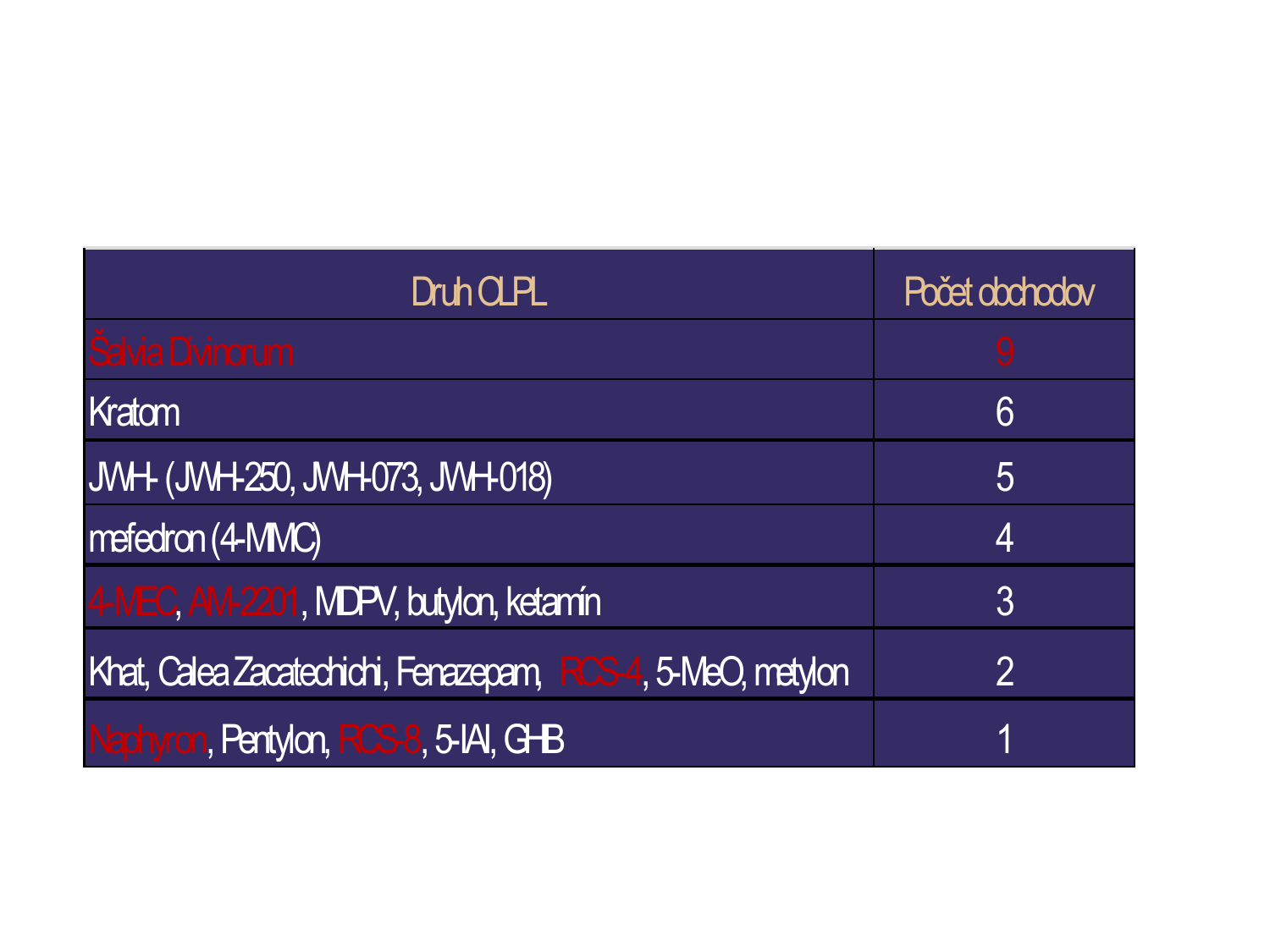## **Structure of offering NPS**

- **On-line selling (10):**
- Eight of all founded internet shops offer herbal drugs (i.e. Salvia divinorum, kratom, khat). Another two shops offer bath salts and aromatic sticks containing synthetic cannabinoids (AM-2201, AM-693, RCS-4) and kathions (4-MEC, naphyron).

### • **Adman sale sites (11):**

• Via Slovak adman sale sites are most often offered new synthetic drugs  $2/3$  of these sites (7) are in sections , house and gardening", herbals", ", dogs" or other services. They are offering so called , research chemicals" (i.e. 4-MEC, 4-MMC, MDPV, JWH-, ketamine, naphyron). Four of there sites offer also Salvia divinorum.